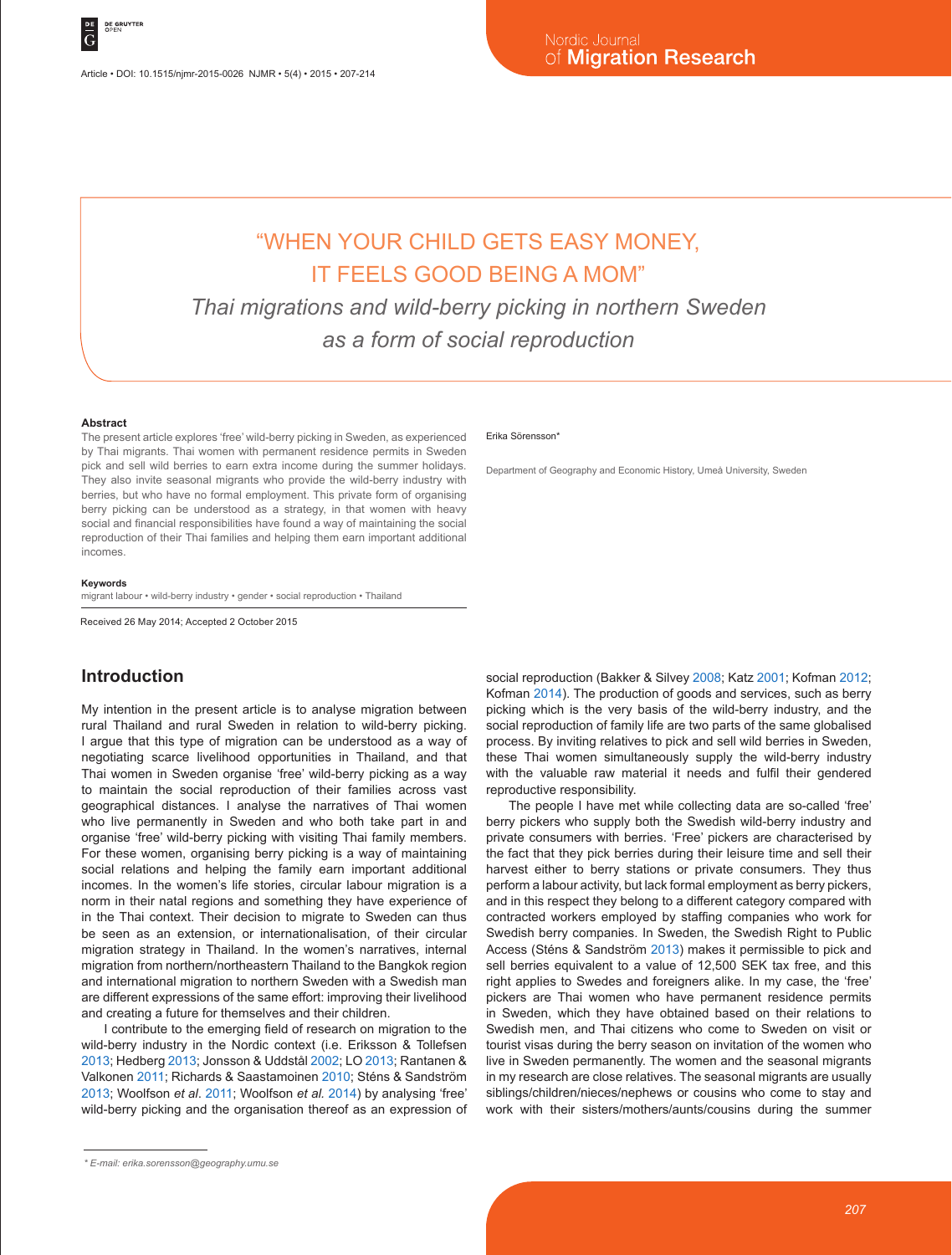months every year. Below, I present the narratives of some of the women who live permanently in Sweden.

My analysis of Thai migrations to the Swedish wild-berry forests builds on perspectives that emphasise how international labour migrations form part of larger social, economic and political contexts, meaning that these migrations have particular geographies, durations and scales (Castles & Miller 2009; de Haas 2005; Sassen 2000). Although migration dynamics have multiple causes and ramifications and cannot be generalised, it is possible to make sense of how and why migration occurs 'in and across social, economic and political spaces with particular reasons and with particular outcomes' (Rigg 2007: 164). Geo-political orders, such as the global northsouth dimension, shape conditions for transnational migrations, where social networks and institutions are central in determining who migrates, for how long and between which places (Basch *et al.* 1994; Faist 2000; Glick Schiller *et al.* 1992). Economically induced labour migration, for example, cannot be separated from a global system of uneven capitalist development, economic restructurings and the international division of labour (Davies 2007). Further, structural gender inequalities also shape processes of economic globalisation and migration patterns.

Feminist geographers (Nagar *et al.* 2002) argue that informal spheres such as households, communities and transnational migrant networks are key sites for understanding globalising processes. The different social locations of people shape experiences of globalisation; it is the relations between high-skilled work, formal and informal economies, production and caring work and globalised and marginalised places that have allowed global capitalism to assume its contemporary forms. A grounded feminist approach thus starts from the lives of a variety of people with diverse relationships to globalisation, including unorganised workers, undocumented immigrants and people who are not involved in political movements (Nagar *et al.* 2002). Therefore, while not neglecting the importance of macro-scale dynamics, I highlight how social constructions of gender shape migration patterns in a particular migration system between the north/northeast provinces in Thailand and northern Sweden. A process-oriented understanding of gender and migration also has implications for how we understand regional development and policy intervention (Nagar *et al.* 2002; Silvey & Lawson 1999; Skeldon 2006).

I begin the article by presenting the context of wild-berry migration to the Nordic countries. Then, I give an overview of the economic restructuring in Thailand and the patterns of mobility and migration that have emerged between Sweden and Thailand. Many Thai migrants in Sweden originate from the north/northeastern provinces in Thailand, where circular migration for labour purposes is imperative to making a living. Further, I argue that it is relevant to analyse 'free' wild-berry migration as an expression of Thai women's gendered reproductive responsibilities. I base this argument on a feminist use of the concept of social reproduction. Finally, in two empirical sections, I analyse the women's circular labour migration in Thailand, their permanent migration to Sweden and subsequent organisation of wild-berry picking, respectively.

### **The context of wild-berry migration to the Nordic countries**

During the past two decades, an organised large-scale recruitment of seasonal labour from countries both inside and outside the EU/ EES area to the Swedish wild-berry industry has been established. The wild-berry industry has expanded owing to the importation of a migrant workforce, consisting of around 5,000–8,000 yearly contracted workers from outside the EU/EES area, in addition to thousands of 'free' pickers from different countries who travel as EU citizens and/or on tourist visas to pick berries without formal work contracts. The latter group arrives as a result of both the organised and non-organised recruitment of migrant workers. A large majority of the labour force comes from Asia and Eastern Europe, with Thai migrant berry pickers constituting the largest group of seasonal workers (Swedish Migration Board 2014).

Studies on migrant labour in the Swedish wild-berry industry are part of a growing field of research on migration and labour market restructuring examining contemporary globalising labour markets characterised by increased migrant circularity, insecure and shortterm employment, new forms of contract labourers and undocumented migrant workers, predominantly in economic sectors such as service, construction and agriculture (Castles & Miller 2009; Delgado Wise & Cypher 2007; Neergaard 2009; Rye & Andrzejewska 2010; Schierup *et al.* 2006; Widding Isaksen 2010; Woolfson *et al.* 2014). The wild-berry industry is a business area in which both recruitment processes and regulatory frameworks are adjusting to new markets and new competitive conditions (Eriksson & Tollefsen 2013; LO 2013; NAT 2009; Wingborg 2011; Wingborg & Fredén 2011; Woolfson *et al*. 2011). Following its systematic incorporation of a large migrant labour force, the wild-berry industry in Sweden and Finland has grown into an important economic sector (Jonsson & Uddstål 2002; Rantanen & Valkonen 2011; Richards & Saastamoinen 2010; SIK 2010), linked to a global commodity chain (Hedberg 2013). The berry industry's buyer-driven value chain is dominated by a few major lead firms operating on a global market, in which Nordic berries are exported to China and Japan for processing into high-value cosmetic and health products.

Wild-berry picking is an integrated part of the Nordic economic and cultural heritage (Pouta, *et al.* 2006). For generations, people in rural areas, mostly women, have been picking berries for subsistence, but also to earn extra income. Until the 1970s, picking berries and mushrooms for household consumption was commonplace in most parts of rural Sweden, but between 1977 and 1997 the volume of berries picked by Swedish households declined by two-thirds (Lindhagen & Hörnsten 2000). In the early 1990s, people from Poland, Russia and the Baltic states began travelling to Sweden to pick and sell berries. Subsequently, in the early 2000s, the economic value of nutritious Nordic wild berries increased on the global market, while at the same time the opportunity for larger-scale recruitment of Asian migrant workers laid the ground for a new expansive phase in the industry (Wingborg 2012; Wingborg 2013).

Following the introduction of the new migration legislation in 2008 (2009–2012), close to 70,000 temporary work permits were issued, of which 18,610 were granted to Thai citizens (LO 2013). The EU enlargement in 2004 and 2007 allowed former berry pickers from Eastern Europe to seek better-paid jobs in other EU countries, which propelled massive recruitment of Asian workers by berry companies to the Nordic berry industry. Labour rights in the industry have been weakly protected, with repeated reports of abuses, including human trafficking (NAT 2009; Wingborg 2011; Woolfson *et al.*, 2011). Schierup & Ålund (2011: 60) called the past decade of Swedish labour migration policy 'a new business-friendly "guest-worker" system', and the 2008 law on labour migration has been strongly debated and partly reformed over time (LO 2013). Of the 18,610 temporary work permits granted to Thai citizens between 2009 and 2012, almost 90% were granted to male workers, indicating the gendered character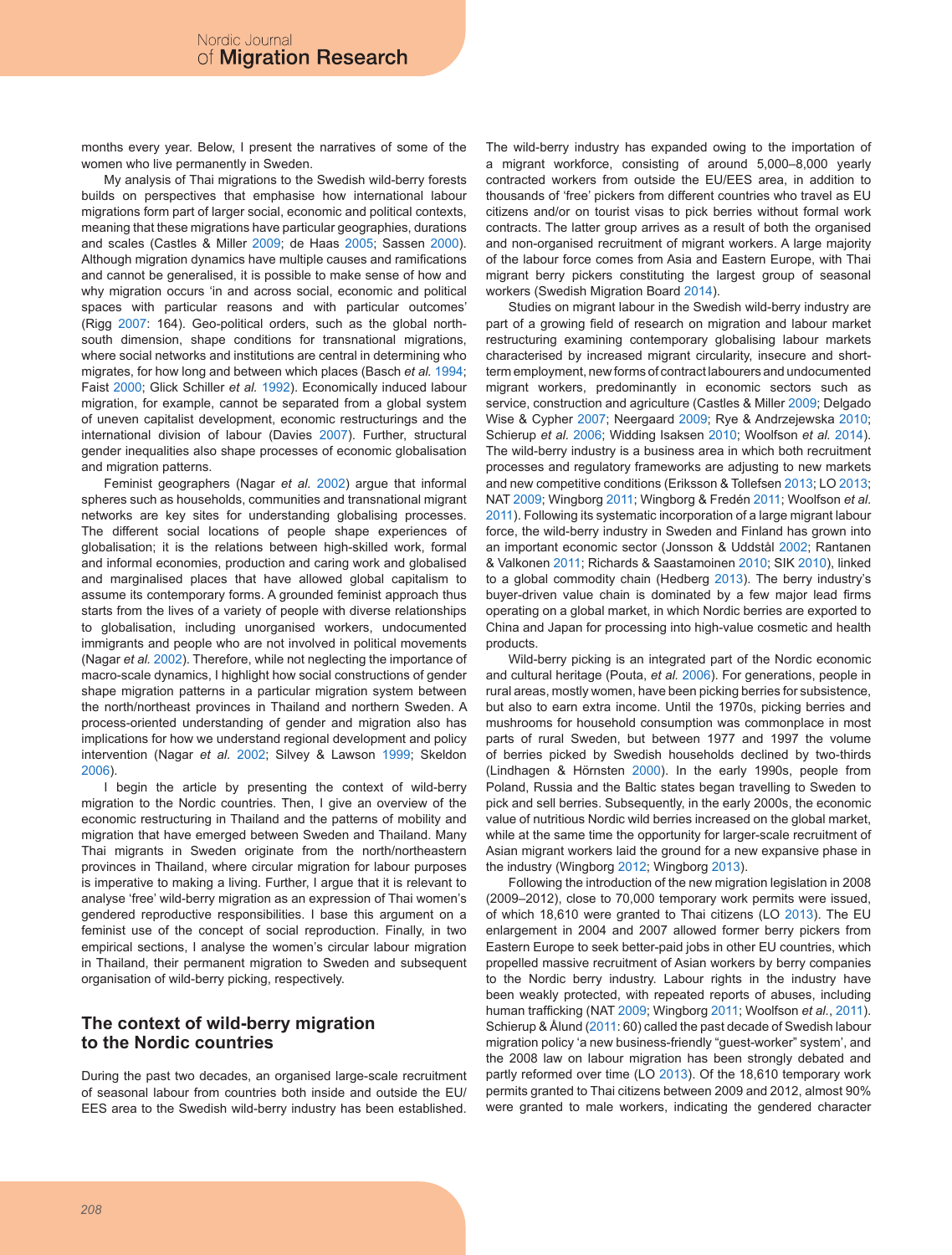of this migration (LO 2013). While male Thai seasonal migrants constitute the core workforce in the expanding business sector of wild berries in the Nordic countries, Thai women now constitute the largest group of foreign-born women living permanently in rural Sweden (Haandrikman 2014; Webster & Haandrikman 2014). This phenomenon is related to the growth in international tourism and the globalised marriage market (Hedberg & Haandrikman 2014; Hedman *et al*. 2009; Niedomysl *et al.* 2010; Plambech 2008).

#### **Economic restructuring and patterns of Thai-Swedish mobility and migration**

Since the 1960s, Thailand has reoriented its economy from being based on agriculture to production for export and the earning of foreign currency to allow import (Rigg 2004). Expansion of the international tourism sector has been an important strategy in this effort. Close to 400,000 Swedes travel to Thailand for holiday purposes every year. According to the Tourism Authority of Thailand (2013), a total of 364,681 Swedes visited Thailand in 2012. During the past few decades, Thailand has become one of the most important tourism destinations for Swedish people. Sweden is among the top five European senders of tourists to Thailand, along with Russia, the UK, Germany and France, which is notable considering Sweden's relatively small population. The massive expansion of tourism and business travel between Stockholm and Bangkok has provided for frequent flight connections, which in turn are used by the comparatively small number of Thai people who travel in the opposite direction to work in the wild-berry industry.

While Thailand's economic development from the 1960s onwards reduced the incidence of poverty for at least three decades in the nation as a whole, it also increased the economic disparity between the haves and the have-nots – between the urban and the rural (Aoyama 2009: 66; Gullette 2014; Pholphirul 2012). The north/northeastern provinces have lagged behind in the process of economic readjustment (Gullette 2014); the agricultural sector is under pressure, and the farmland frontier was reached in the mid-1980s (Rigg & Salamanca 2011). The regional underdevelopment has thus fuelled circular migration streams, both nationally and internationally, in order to find work and to be able to remit money to family members left behind (Rigg 2004). Since 1975, Thailand has exported almost four million workers to fishing industries and the construction sector in other ASEAN countries as well as to the Middle East. Ninety percent of these workers are men and the majority are labourers and farmers from poor villages in the northeast of Thailand (Jones & Pardthaisong 1999; NAT 2009: 9). Thai migrants to Sweden thus continue a historical trajectory of circular migration from this area. The berry season in Sweden fits well with the rice-growing cycle, in the sense that the berries in Sweden are ready to harvest during the period between sowing and harvesting rice in northeastern **Thailand** 

Women from the northern provinces of Thailand have frequently migrated to the manufacturing zones around Bangkok, or to work in the tourist industry in the south (Angeles & Sunanta 2009; Mills 1997) as was the case with the women in my data. Meeting and forming a relationship with a Western man may also be seen as an attempt by women from the northeast to transcend limited opportunities for social upward mobility (Sunanta & Angeles 2013). Aoyama (2009: 46) suggests that any attempt at understanding Thai women's relationships with foreign men requires an understanding of gender relations in the Thai context. It is necessary to look at how women's

social positions are constructed in relation to men and their gendered roles as husbands, fathers, brothers and sons. In their research on Thai-Western marriages, Angeles & Sunanta (2009) assert that in the northeast, daughters' duties extend beyond the family to the community. They show how women who have married and migrated internationally with Western men, by sending remittances, assume a huge responsibility for their natal communities. In fulfilling their gendered roles as nurturers of the family and community, they bypass the nation-state's agencies and institutions, which have failed to address their natal regions' disadvantaged economic position in Thailand (Angeles & Sunanta 2009: 555; Suksomboon 2008).

### **Methodology**

The empirical data in the present article were collected in rural villages in the province of Västerbotten in northern Sweden between May and September 2014, using the qualitative techniques participant observation, photo documentation and in-depth interviews. Respondents include Thai women who live permanently in Sweden and their relatives who come seasonally to pick berries. Respondents were recruited using a snowball sampling procedure. The interviews covered topics such as life in Thailand prior to migration, the decision to migrate and experience of migration between Thailand and Sweden, contact with and care for family members in Thailand and in Sweden, the meanings of wild-berry picking, future plans and gendered aspects of Thai migration to Sweden. After the interviews, I kept in touch with the respondents via telephone calls, text messages and visits. When the women's relatives arrived in Sweden, they agreed to let me and a professional photographer join them in the berry forest for participant observation, photo documentation and further interviews. Although the article is based on data collected in this manner among a total of 17 people, below I only cite women who live permanently in Sweden.

In summary, data collection has taken place in a step-by-step manner on several occasions, roughly according to the following routine: First, I interviewed a Thai woman who lives permanently in Sweden. I then met her a second time to discuss whether I could observe berry picking in the forest. The third time we met, participant observation and photo documentation took place during a day in the forest together with her and her relatives, the seasonal migrants, from Thailand. During the fourth visit, we discussed the developed photographs, and when we met for the fifth time I conducted an interview with her relative/s from Thailand, an interview in which she served as interpreter. With this arrangement, the interview situation resembled a group interview in which the participants discussed among themselves and took turns answering my questions. The atmosphere was relaxed and they had more control over the conversation than I had. The repeated meetings have allowed me to gain a deeper and more complex understanding of Thai migrants and the content and meanings of 'free' wild-berry picking.

#### **Gender, migration and social reproduction**

Grounded in Thai women's narratives, I understand their organising of 'free' wild-berry picking in Sweden as a way of maintaining their socioeconomic responsibilities for family members left behind in Thailand. Feminist migration studies approach spatial mobility as a phenomenon that is interconnected with changes in economic and cultural landscapes, of which mobility is understood to be a constitutive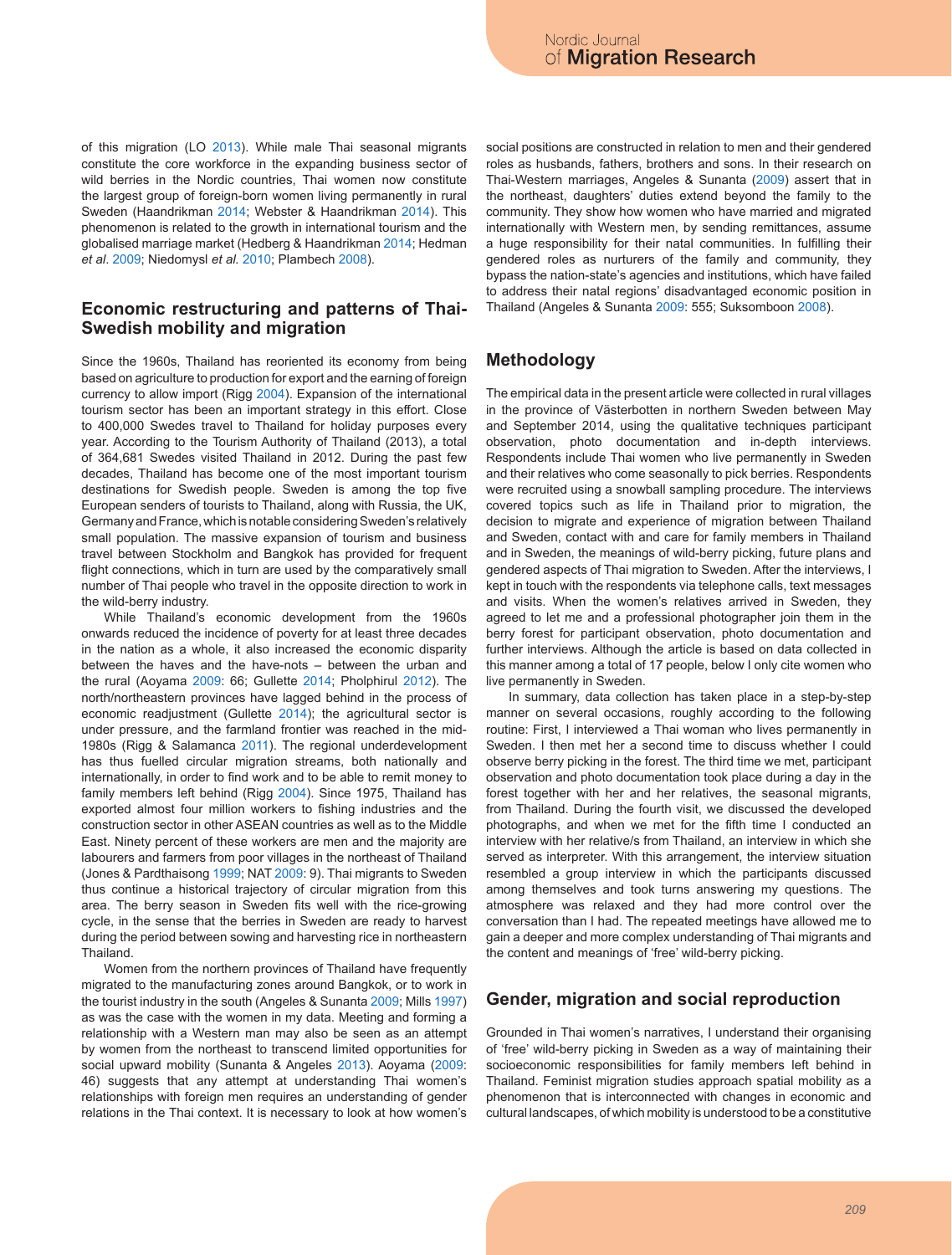part (Silvey 2006: 65). Similar to analyses of the substantial number of migrant women who make their living in care labour, I analyse Thai women's migration strategies as an expression of the globalised process of *increasingly privatised social reproduction*. Neoliberal economic policies and migration policies have contributed to shaping global family and care arrangements that are part of a system of macro-structural inequalities (Bakker & Silvey 2008; Ehrenreich & Hochschild 2003).

In global care chains, women from countries in the global south travel abroad to do care labour and to remit money to family members left behind. In the present case, the Thai women in Sweden have different types of jobs, but they invite relatives to work seasonally in the wild-berry industry. In this practice, the women make sure family members themselves earn money; the women would otherwise have been expected to remit in order to fulfil their gendered duties. Although the Thai women in Sweden are not care labourers *per se*, they assume a great social as well as financial responsibility for their families in Thailand, and by inviting family members to work in Sweden they sustain the social reproduction of their families. They thus assume responsibility for financial assistance they cannot expect from the Thai state. Being a daughter and mother from the north/ northeast of Thailand means providing for parents and children, and often even for the wider community (Angeles & Sunanta 2009).

As Kofman (2014) points out, the connections and differences between production and reproduction were the topic of lively debate among feminists already in the 1970s, but only recently has the concept of social reproduction been applied by migration researchers (Bakker & Silvey 2008; Kofman 2012; Strauss 2013). Evelyn Nakano Glenn, in her seminal paper, defined feminists' use of social reproduction in terms of [...] 'the array of activities and relationships involved in maintaining people both on a daily basis and intergenerationally' (1992: 1). According to Kofman (2014), revisiting the concept of social reproduction may be useful in analysing the complex transfer of migrant labour across the globe and, as a consequence of this, the spatial extension of social reproduction.

Social reproduction is about 'the material social practices through which people reproduce themselves on a daily and generational basis and through which the social relations and material bases of capitalism are renewed' (Katz 2001: 709). It is the 'fleshy, messy, and indeterminate stuff of everyday life' (ibid. 711), the biological reproduction of the labour force, both generationally and on a daily basis, through the acquisition and distribution of the means of existence, including food, shelter, clothing and healthcare. Katz argues that social reproduction is a concept that can enable researchers to deal with questions concerning a global and fluidly differentiated labour force, in a time of globalised capitalist production. As stated by Katz, globalisation processes cannot be understood without addressing the restructuring of social reproduction. While geographical boundaries such as national borders are becoming increasingly meaningless for production, people continue to live and work somewhere. In that sense, social reproduction – such as the ways in which family life and income-generating activities are organised – remains essentially place-bound. Below, I show how the north/northeast regions of Thailand are connected to the inland of northern Sweden through both permanent marriage migration and seasonal migration to the wild-berry industry.

Kofman (2012) connects social reproduction and migration by suggesting that the concept enables analyses that link different types of migration such as family migration and labour migration, because as disparate as they may seem, they are in fact oftentimes connected. Further, diverse circuits of migration contribute to different arrangements of social reproduction, which may in turn be initiated by different migratory flows (ibid: 144). As Kofman puts it, bringing together family and labour migration – as I do in my study of Thai women who live permanently in Sweden and invite relatives for seasonal work – renders more complex the chains of care and reproductive labour, for example, owing to the fact that migrants with resources may employ other migrant workers (p. 152). Further, connecting labour and family life may build a more complete picture of the migrant caring subject within a broader perspective of the social reproduction of their own and other families (p. 153). As I will show below, by virtue of their relationship with a Swedish citizen, migrant Thai women can facilitate the entry of children from previous marriages and they can invite family members to earn important complementary incomes in a globalised business sector open to anyone willing to perform the work required. In the view of these women, starting a life with a Swedish man can be one of very few available options if they are to maintain reproductive responsibility for children from previous marriages as well as for extended family members in Thailand.

### **Sustaining a living through circular internal migration in Thailand**

As noted, the wild-berry season in Sweden fits well with the agricultural production cycle in Thailand, where the rice is planted in May–June and ready to harvest in November. While the rice is growing on the paddy fields and requires less attention, many farmers migrate to the greater Bangkok area or to tourist areas in southern Thailand in order to earn additional incomes (Angeles & Sunanta 2009; Jones & Pardthaisong 1999; Mills 1997). This is the context in which (circular) labour migration from the northern provinces in Thailand must be understood, according to the women in my research:

Sunee: After planting the rice they come to Sweden. When they go back, the rice is ready. Then they can harvest. It fits perfectly, but they must have someone looking after [the rice fields] too, in Thailand. There must be water all the time and you have to remove weeds.

*If they didn't come to Sweden, would they work with something else then?*

Sunee: They might go to Bangkok to work and then come back. *So they have to have a job during that period?* Sunee: Yes.

The women have experiences of internal labour migration in Thailand prior to the migration to Sweden. They have migrated from their natal provinces in the north/northeast to work in the construction sector, the manufacturing industry, the tourist sector and the healthcare sector. They have experienced difficulties in managing financially on incomes from agriculture in their hometowns. This has made circular labour migration a norm among young people from the north:

*What was your life like before you came to Sweden? Did you go to school or did you work?* Sunee: I worked. At a factory, as a seamstress. *Did you make clothes?* Sunee: Yes. *Did you work there long?* Sunee: Yes, but in different places. First, I worked in Bangkok and then I got married and worked in my hometown, there is a

small factory too.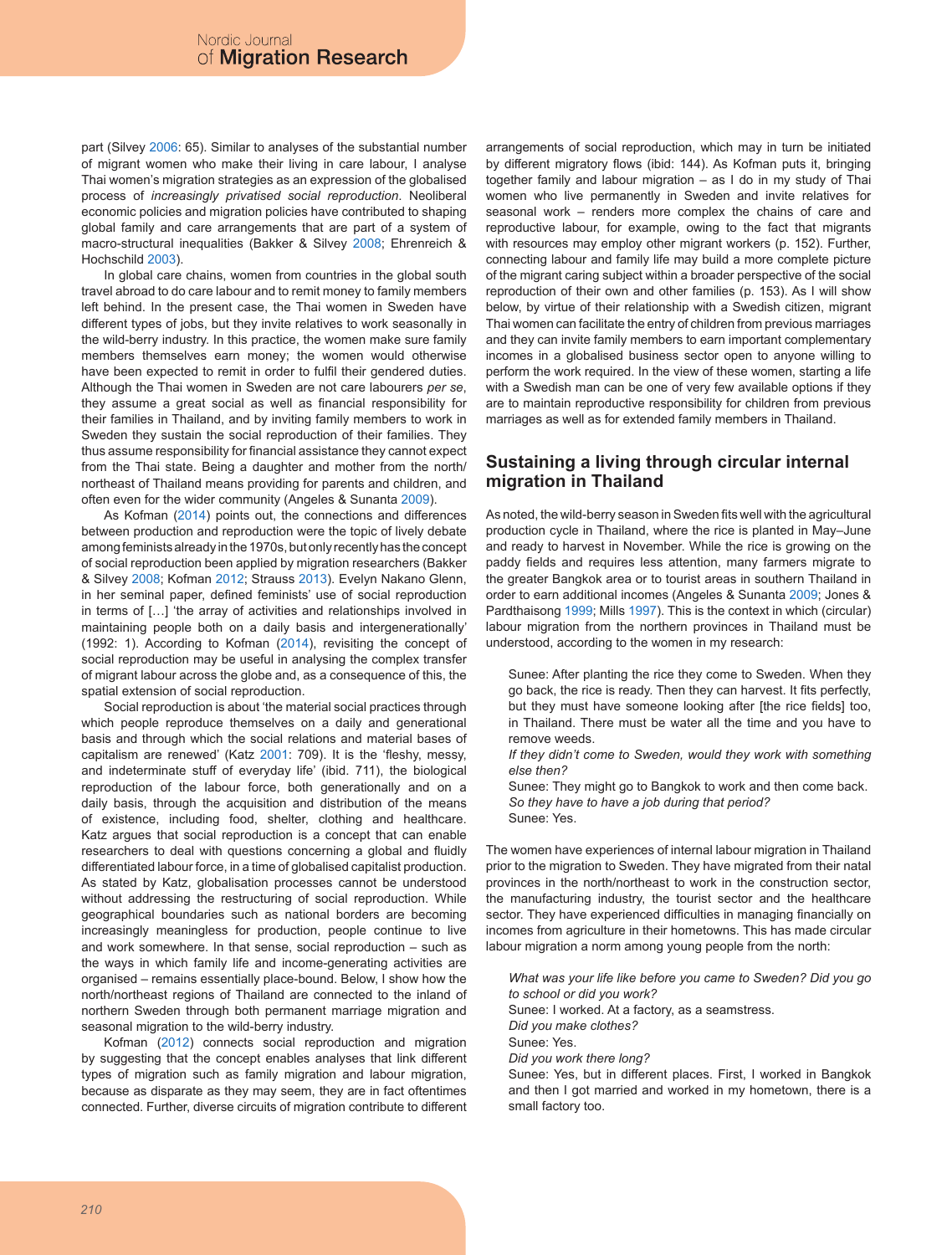*So you were born here [pointing at a map of Thailand] and you went to school here?*

Sunee: Yes, for nine years. Then I quit school and went to Bangkok with my cousin. I worked in Bangkok for about five years. Then I got married and moved back to my hometown.

The above narratives correspond with previous literature on the necessity of circular migration between the north/northeast and the southern regions of Thailand (Mills 1997; Rigg 2004). The women's ability to make a living, however, deteriorated drastically when they divorced their Thai husbands, the fathers of their children. The combination of greater responsibility for providing for themselves and their family and a lower income made their life situations almost desperate. They experienced difficulties in managing both productive and reproductive labour, that is, working for an income and simultaneously providing for small children and elderly parents (Bakker & Silvey 2008; Kofman 2012).

The women in my research were thus divorced single mothers prior to meeting their Swedish men and deciding to migrate permanently to Sweden. They narrate about experiences of being spatially separated from their Thai husbands for long periods of time before they were formally divorced. The reasons for these spatial separations were generally that their husbands circulated to the Bangkok region to work, for example, in construction. Due to tensions between the spouses related to an economically difficult situation in the household and the fact that they lived in geographically different parts of the country, they finally got divorced and the women were left with sole responsibility for the children. The women handled this responsibility in different ways.

Sirikit left her children with her parents and migrated, first to Bangkok and then to southern Thailand to work in tourism. She describes labour migration as a necessity and an ongoing tradition in her natal region (e.g. Rigg & Salamanca 2011). Her nieces and nephews have also migrated to Bangkok for work and they remit money to their parents every month. For Sirikit, the migration was a survival strategy because she could not support her children with the available jobs in her village:

Sirikit: A neighbor saw that I was alone with the children, he wanted my boy to come and live with them. But I said no, I cannot leave my child. I was poor, but still. […] There were no jobs, nothing. I worked as a day laborer, cutting wood, or trees. But it was dry and hard to get work every day. That was when I began going to Bangkok. I worked at construction sites. But I didn't make enough money there either.

She uses the metaphor 'coming to heaven' when she met her Swedish spouse, who proposed that she come and live with him permanently in Sweden. Sunee, who lived and worked in Bangkok at the time of her divorce, returned to her village in the northeast to get help with childcare while taking up a factory job. Dok left her child with her sister and parents and migrated to work in Bangkok. She describes going home to see her child every weekend, which involved a fivehour journey each way.

As the narratives show, it was obviously difficult for the women to combine productive and reproductive labour in Thailand. Having a job and children in the same geographical location was impossible. They depended on their parents for childcare at the same time as they were expected to provide for their parents financially. In this way, the extended family was both a productive and a reproductive unit of mutual dependence (Katz 2001; Nakano Glenn 1992).

#### **Sustaining reproductive responsibilities by inviting relatives to pick wild berries in Sweden**

The women, despite having migrated to Sweden, remain socially and economically responsible not only for their own children, for whom they are the sole providers, but also for other family members, including their elderly parents in Thailand. Dok remits money and travels regularly to Thailand to visit her mother and to fulfill her social and economic duties, for example, in relation to family affairs such as marriages or funerals (Angeles & Sunanta 2009; Suksomboon 2008). In her view, there is a distinct difference between Thai families and Swedish families, and her impression is that Swedish families have little or no social interaction:

Dok: We are Buddhists and if dad or mom dies, or cousins, or if someone is getting married, then we have to go there. Everyone should get together. Buddhists do not do things like they do here in Sweden. Siblings do not meet here. My husband's sister never visits us and he never goes to her place. His mother also lives close, but they don't visit each other or meet to eat. We, all brothers and sisters and cousins, must meet all the time.

Every summer, Dok invites her adult children and nephews to come and pick wild berries in Sweden. Besides the berry picking, they help out in Dok's husband's business. She describes this as a reciprocal and triangular relationship between herself, her Thai children and her Swedish spouse:

Dok: I need the young people to help out. They can come and get money. And I can get a car that they can use. A little work, a little money. But you know, I work here and I buy food for all the young people, all of them. I have not saved a penny. [...] My husband orders visas and pays the tickets. Everything else, I pay myself. And they help him all the time.

The above narrative is an example of the combination of family and labour migration (Kofman 2012) and the spatial extension of social reproduction (Kofman 2014). What might appear to be 'simply' 'free' wild-berry picking is, in the women's narratives, a complex social and economic arrangement in which the Swedish man needs help (labour) in his business and the Thai woman needs to help her family members financially – a responsibility she has assumed by picking wild berries with them.

Dok keeps returning to the topic of Thai women's great responsibility for family members. She says that all Thai women she knows, who live in Sweden with Swedish men, are divorced and have children from their previous Thai marriages. All these women, albeit to varying degrees, assume this responsibility in a way that would have been very difficult had they stayed in Thailand instead of migrating to Sweden. According to Dok, it is common in Thailand for men to leave sole custody of their children to the mother in the event of a divorce, a claim that is supported by previous research on Thai women's gendered positions (Angeles & Sunanta 2009; Aoyama 2009):

Dok: In Thailand, the women must take care of the children themselves. Not the man, the man can meet another girl or another woman, but we... All the women you have met have children, we take care of our children. All are working to raise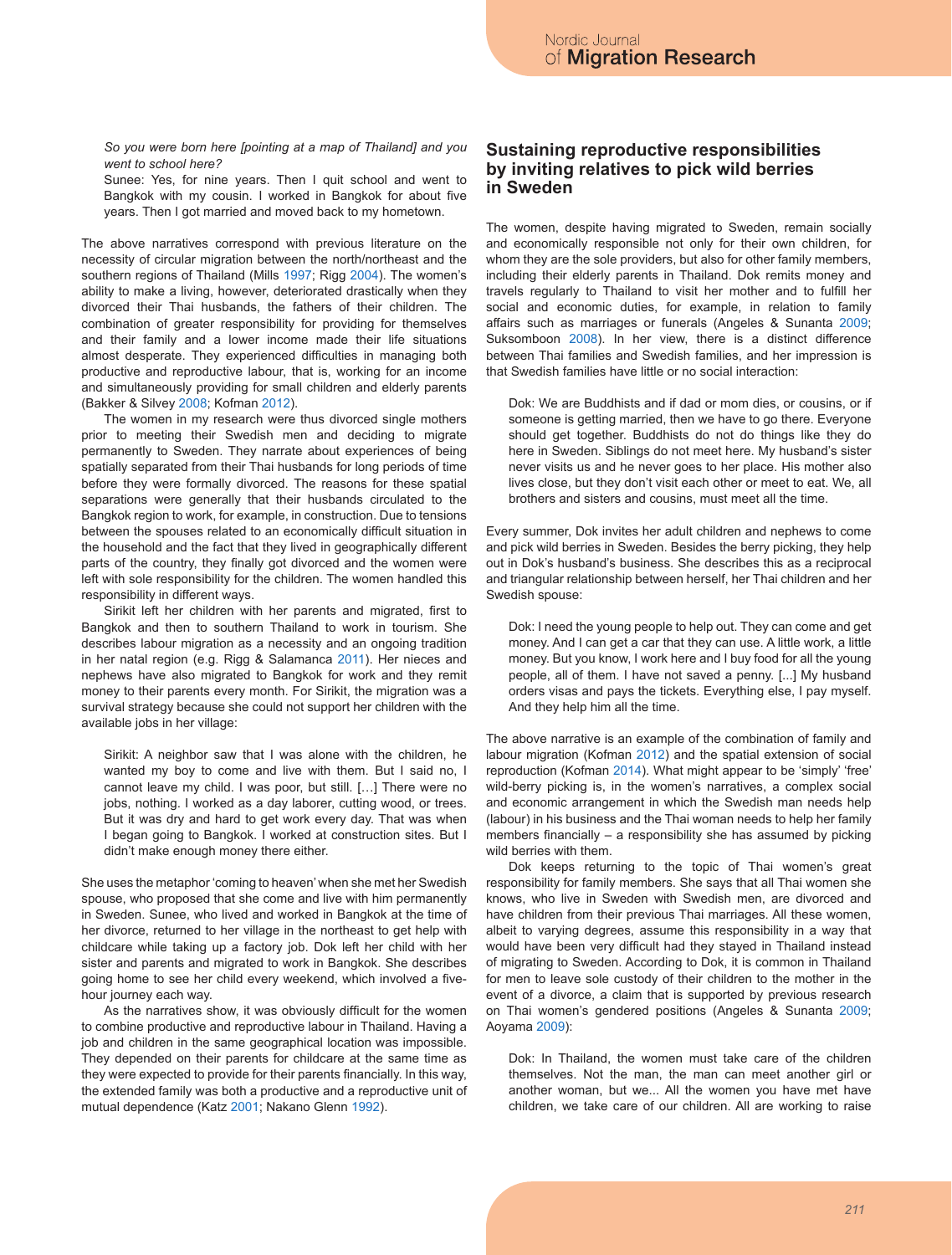money for the children. Not the men. It is not the same as here, where the father must take care of the kids too. But not us.

Sunee has migrated with her young child, who attends school in Sweden. She remits money to her parents in Thailand every month, thus providing economic support that would not have been possible had she chosen to stay in Thailand after her divorce. Her brother visits Sweden every year as a seasonal worker. He helps Sunee's husband in the family business and he picks and sells wild berries at a berry station. In that way, Sunee and her husband help her brother economically, but at the same time his stay in Sweden also enables him to contribute economically to supporting his parents in Thailand. Because Sunee's husband is the financial guarantor for the visa to Sweden, a mutual social and economic productive and reproductive relation is created between different members of the extended Thai-Swedish family (Bakker & Silvey 2008; Katz 2001; Kofman 2014). In Sunee's case, this family consists of her Swedish husband, her child from her previous Thai marriage and her relatives in Thailand who move between Thailand and Sweden to pick wild berries and help out in her husband's business.

Sirikit also helps her children and family members in Thailand by inviting them to Sweden. She has been living in Sweden for 20 years and picks wild berries with her relatives during her summer holiday every year:

Sirikit: I pick berries during my vacation. Not just for the money. It feels good too. It's fun to pick. Oh, three trays, four trays. After that: oh, money! That's how we Thais think. First I pick cloudberries, then blueberries, then cranberries and mushrooms.

*You said you've picked berries since you moved to Sweden? How did you get that idea?*

Sirikit: It was my husband. He said that if I pick berries I can sell them. I was alone in the woods. I picked cranberries. The first day I picked one tray. Then I picked one tray after another until the berries were finished. I got 5000–6000 SEK. Pretty much money.

*And you have continued every year?*

Sirikit: Yes. Each year. Then I invited my son to come here too. My son and my sister and my nephew come here, all of them, every year.

One of Sirikit's children still lives in Thailand, while two children migrated with her when she decided to settle permanently in Sweden. By inviting her son to Sweden to pick wild berries during the summer months, she maintains her social and emotional bonds with him while at the same time helping him earn an additional income of major importance to him and his family in Thailand. Again, this is an example of how family and labour migration are connected in an effort to maintain the social reproduction of the family (Kofman 2012):

Sirikit: He works with agriculture. He is also good at building. He works on building sites. Recently, he built a temple. He gets some income. He cannot make a profit but doesn't go minus. Breaks even. It's a small village. They get jobs like that. Money for food. Last year he came here and he earned pretty good money, he bought a car. When your child can get easy money, then it feels good being a mom.

The women describe wild-berry picking as something positive. In addition to the fact that it brings in important incomes for themselves and their Thai family members, they enjoy spending time in the forest with family and friends. Another aspect is that the women talk about the money they make on wild-berry picking as easy money. Every family has its own special berry sites in the forest, which they keep secret from outsiders and competitors. Sometimes they travel long distances, as far as 300–400 kilometres by car, in order to reach these good berry sites. It is key to find places with an abundance of berries in a limited area to avoid traversing long distances in the forest, but above all to minimise the distance they have to carry the berries from the forest to the car/s. Therefore, the view of berry picking as fun and as bringing in easy money must be understood in relation to their previous work experiences in Thailand, and the fact that they get to spend valuable time with family members while earning important incomes.

### **Conclusion**

My case, involving a recently emerged geography of seasonal Thai migration from the north and northeast regions of Thailand to Västerbotten in northern Sweden, constitutes a particular process in time and space. Thai women in Sweden have found a way to help family members come to Sweden and work in a business sector with free access to a natural resource – wild berries – in a situation of growing demand on the global market. Looking beyond Sweden, the berry pickers belong to a larger group of transnational migrant workers who are becoming integrated into different systems of temporary labour migration. This particular migration system between Sweden and Thailand is thus linked to wider economic, political and policy issues.

The broader geographical pattern of the wild-berry industry and its related international labour migration need to be analysed in a way that takes social constructions of gender relations into consideration (Nagar *et al*. 2002). The gendered character of work and migration and the legacy of circular migration in Thailand are important to understand the emergence and continuity of rural–rural migration between northern Sweden and northeastern Thailand. The particular reasons for and outcomes of the gendered migration system between rural Sweden and rural Thailand can be traced to the gendered mechanisms underlying the initial migration and to intensified economic exchanges between Sweden and Thailand, as well as to neoliberal changes on the Swedish labour market. In a time of globalised capitalist production, this particular migration and work in the berry forests can be seen as an expression of Thai women's ways of upholding the social reproduction of their families across vast geographical distances (Katz 2013; Kofman 2012). It is a process in which households and communities are dependent on women for their survival (Sassen 2000).

The duties of women from the northern provinces of Thailand extend beyond the family to the community, and those who migrate internationally assume far-reaching responsibility for their natal communities. In fulfilling their gendered roles as nurturers of the family and community, they bypass the nation-state's agencies and institutions in Thailand (Angeles & Sunanta 2009; Suksomboon 2008), which constitutes a local expression of the globalised process of increasingly privatised social reproduction (Bakker & Silvey 2008). In my research, being a family is narrated as a relation marked by interdependence and by supporting each other, socially as well as economically. Bringing together family and labour migration, as Kofman (2012) points out, renders a more complex picture of the migrant caring subject. Thus, the different types of migration in this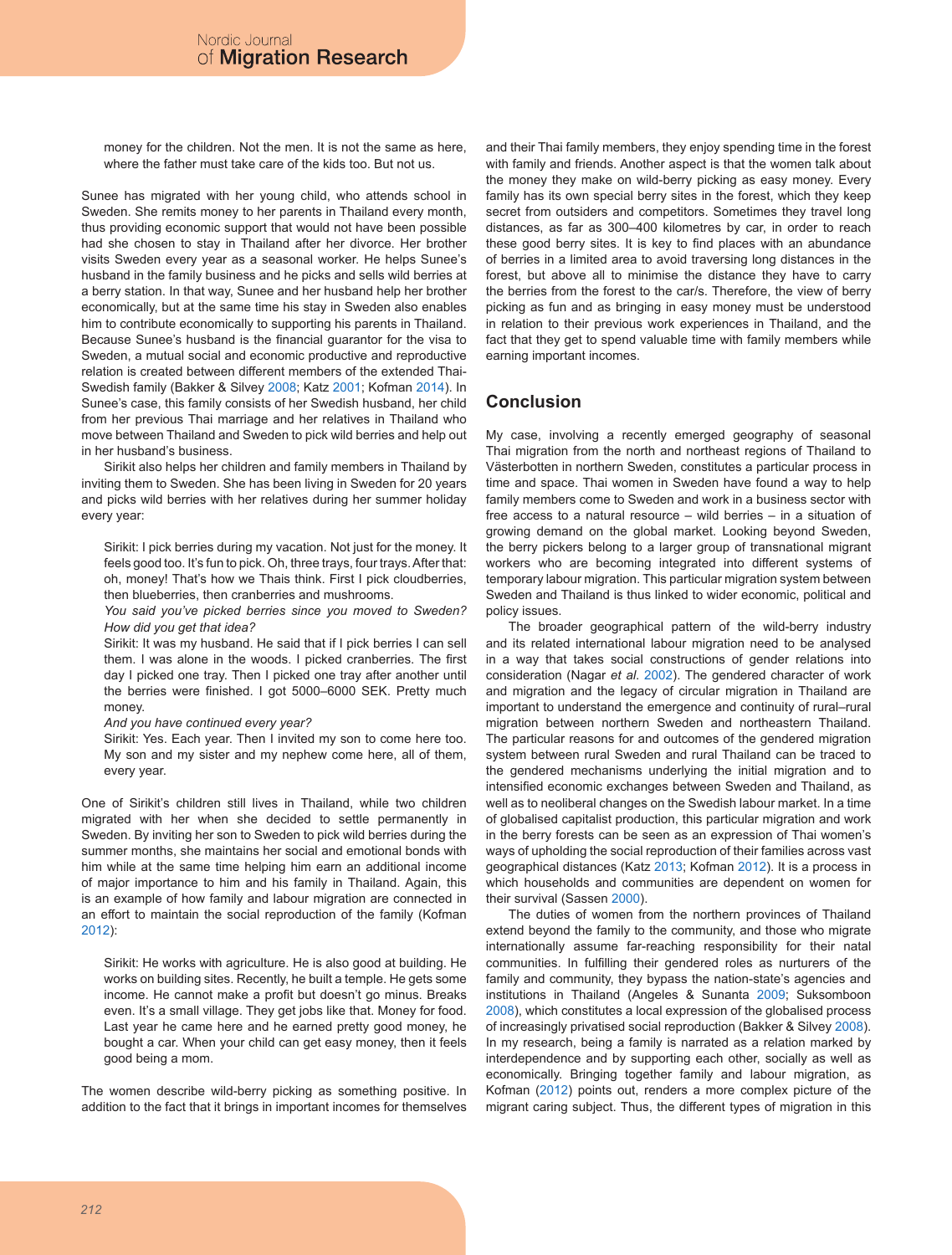case, both the women's internal migration for work in Thailand and their permanent migration to Sweden as well as their Thai relatives' seasonal migration to work in the Swedish wild-berry forests, are migrations that are grounded in an economic reality marked by scarcity. The women assume reproductive responsibility through their decision to migrate to Sweden. The migration decision is itself based on calculated consideration aimed at creating a better future for the Thai women themselves and for the people they are responsible for, including their own children and extended family members left behind in Thailand.

### **Acknowledgements**

I am deeply thankful to the women and men who shared their experiences during interviews and days in the berry forests. This research would not have been possible without funding from the

## **References**

- 
- Angeles, LC & Sunanta, S 2009, 'Demanding Daughter Duty', *Critical Asian Studies*, vol. 41, no. 4, pp. 549-574, DOI: 10.1080/14672710903328021.
- Aoyama, K 2009, *Thai Migrant Sexworkers. From Modernisation to Globalisation*, Palgrave MacMillan, New York.
- Bakker, I & Silvey, R (eds) 2008, *Beyond States and Markets: The Challenges of Social Reproduction*, Routledge, New York.
- Basch, L, Glick Schiller, N & Szanton Blanc C 1994, *Nations Unbound. Transnational Projects, Postcolonial Predicaments, and Deterritorialized Nation-States*, Gordon and Breach Publ., Amsterdam.
- Castles, S & Miller, MJ 2009, *The Age of Migration. International Population Movements in the Modern World*, Palgrave MacMillan, New York.
- Davies, R 2007, 'Reconceptualising the migration development nexus: diasporas, globalisation and the politics of exclusion', *Third World Quarterly,* vol. 28, no 1, pp. 59-76, DOI: 10.1080/01436590601081823.
- de Haas, H 2005, 'International Migration, Remittances and Development: Myths and Facts', *Third World Quarterly*, vol. 26, no. 8, pp. 1269-1284, DOI: 10.1080/01436590500336757.
- Delgado Wise, R & Cypher, JM 2007, 'The Strategic Role of Mexican Labor under NAFTA: Critical Perspectives on Current Economic Integration', *The ANNALS of the American Academy of Political and Social Science,* vol. 610, no. 1, pp. 119-142. DOI: 10.1177/0002716206297527.
- Ehrenreich, B & Hochschild, AR (eds) 2003, *Global Woman: Nannies, Maids and Sex Workers in the New Economy*, Metropolitan Books, New York.
- Eriksson, M & Tollefsen, A 2013, 'Of Berries and Seasonal Work: The Swedish Berry Industry and the Disciplining of Labour Migration from Thailand', in *Disciplining the Transnational Mobility of People*, ed Geiger & Pecoud, Palgrave Macmillan: New York.
- Faist, T 2000, *The Volume and Dynamics of International Migration and Transnational Social Spaces*, Clarendon Press, Oxford.
- Glick Schiller, N, Basch, L & Szanton Blanc, C (eds) 1992, *Toward a Transnational Perspective on Migration*, New York Academy of Sciences, New York.
- Gullette, GS 2014, 'Rural-Urban Hierarchies, Status Boundaries, and Labour Mobilities in Thailand', *Journal of Ethnic and*

*Swedish Research Council for Health, Working Life and Welfare* and the *Swedish Foundation for Humanities and Social Sciences*. I am also grateful to Anne Ouma, Elin Kvist, Johanna Overud and Patrik Häggqvist for making important comments to the article and for invaluable support during the research process.

**Erika Sörensson** is a Researcher in Geography at Umeå University in Sweden. She has been a Post-Doctoral Fellow at Umeå Centre for Gender Studies and a visiting scholar at Centre for Population and Policy Studies at Gadjah Mada University in Indonesia. Her research interests include international mobility related to gendered work and regional development in Sweden and Southeast Asia. Recent publications are 'Providing fun in the world of tourism. Servicing backpackers in Indonesia' in *Gender, Place and Culture*  and 'Ethnic tourism in Lao PDR: gendered divisions of labour in community-based tourism for poverty reduction' in *Current Issues in Tourism*.

*Migration Studies,* vol. 40, no. 8, pp. 1254-1274, DOI: 10.1080/1369183X.2013.836959.

- Haandrikman, K 2014, 'Binational marriages in Sweden: Is there and EU effect?', *Population, Space and Place,* vol. 20, no. 2, pp. 177-199, DOI: 10.1002/psp.1770.
- Hedberg, C 2013, 'Grapes of Wrath'? Power Spatialities and Aspects of Labour in the Wild Berry Global Commodity Chain', *Competition and Change,* vol. 12 no. 1, pp. 57-74, DOI: http:// dx.doi.org/10.1179/1024529412Z.00000000025.
- Hedberg, C & Haandrikman, K 2014, 'Repopulation of the Swedish Countryside: Globalisation by international migration', *Journal of Rural Studies*, vol. 34 pp. 128-138, DOI: 10.1016/j. jrurstud.2014.01.005.
- Hedman, H, Nygren, L & Fahlgren S 2009, 'Thai-Swedish Couples in the Swedish Daily Press – Discursive Constitutions of "the Other"', *NORA – Nordic Journal of Feminist and Gender Research,* vol. 17, no. 1, pp. 34-47, DOI: 10.1080/ 08038740802690677.
- Jones, H & Pardthaisong, T 1999, 'The Impact of Overseas Labour Migration on Rural Thailand: Regional, Community and Individual Dimensions', *Journal of Rural Studies*, vol. 15, no. 1, pp. 35-47, DOI: 10.1016/S0743-0167(98)00052-7.
- Jonsson, L & Uddstål, R 2002, *En beskrivning av den svenska skogsbärbranschen.* Sveriges Lantbruksuniversitet, Umeå.
- Katz, C 2001, 'Vagabond Capitalism and the Necessity of Social Reproduction', *Antipode*, vol. 33, no. 4, pp. 709-728, DOI: 10.1111/1467-8330.00207.
- Kofman, E 2012, 'Rethinking Care Through Social Reproduction: Articulating Circuits of Migration', *Social Politics,* vol. 19, no. 1, pp. 142-162. DOI: 10.1093/sp/jxr030.
- Kofman, E 2014, 'Gendered migrations, social reproduction and the household in Europe', *Dialectical Anthropology,* vol. 38, no. 1, pp. 79-94, DOI: 10.1007/s10624-014-9330-9.
- Lindhagen, A & Hörnsten, L 2000, 'Forest recreation in 1977 and 1997 in Sweden: changes in public preferences and behavior', *Forestry,* vol. 73, no. 2, pp. 143-153, DOI: 10.1093/ forestry/73.2.143.
- LO 2013, *Fusk och utnyttjande om avregleringen av arbetskraftsinvandringen*, LO, Stockholm.